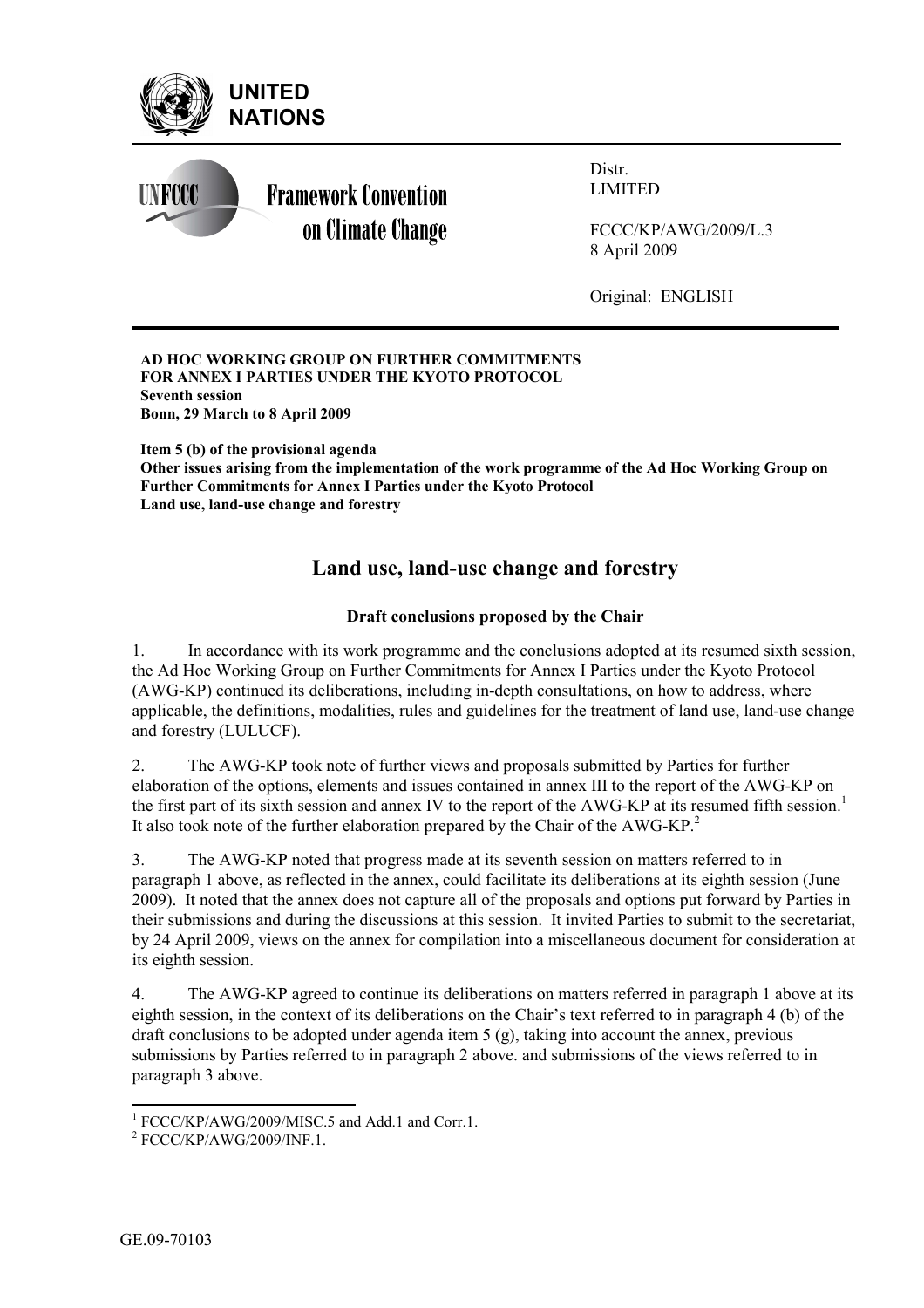5. The AWG-KP requested that the Chair's text referred to in paragraph 4 above, when addressing, where applicable, the definitions, modalities, rules and guidelines for the treatment of LULUCF, be based on the annex.

6. The AWG-KP encouraged Parties to share information, particularly data where available, before its eighth session (June 2009), in order to enhance the understanding of the implications of the options and proposals for the treatment of LULUCF. To facilitate this sharing of information, the AWG-KP invited Parties to submit relevant information to the secretariat on a voluntary and informal basis. It requested the secretariat to make this information available on the UNFCCC website.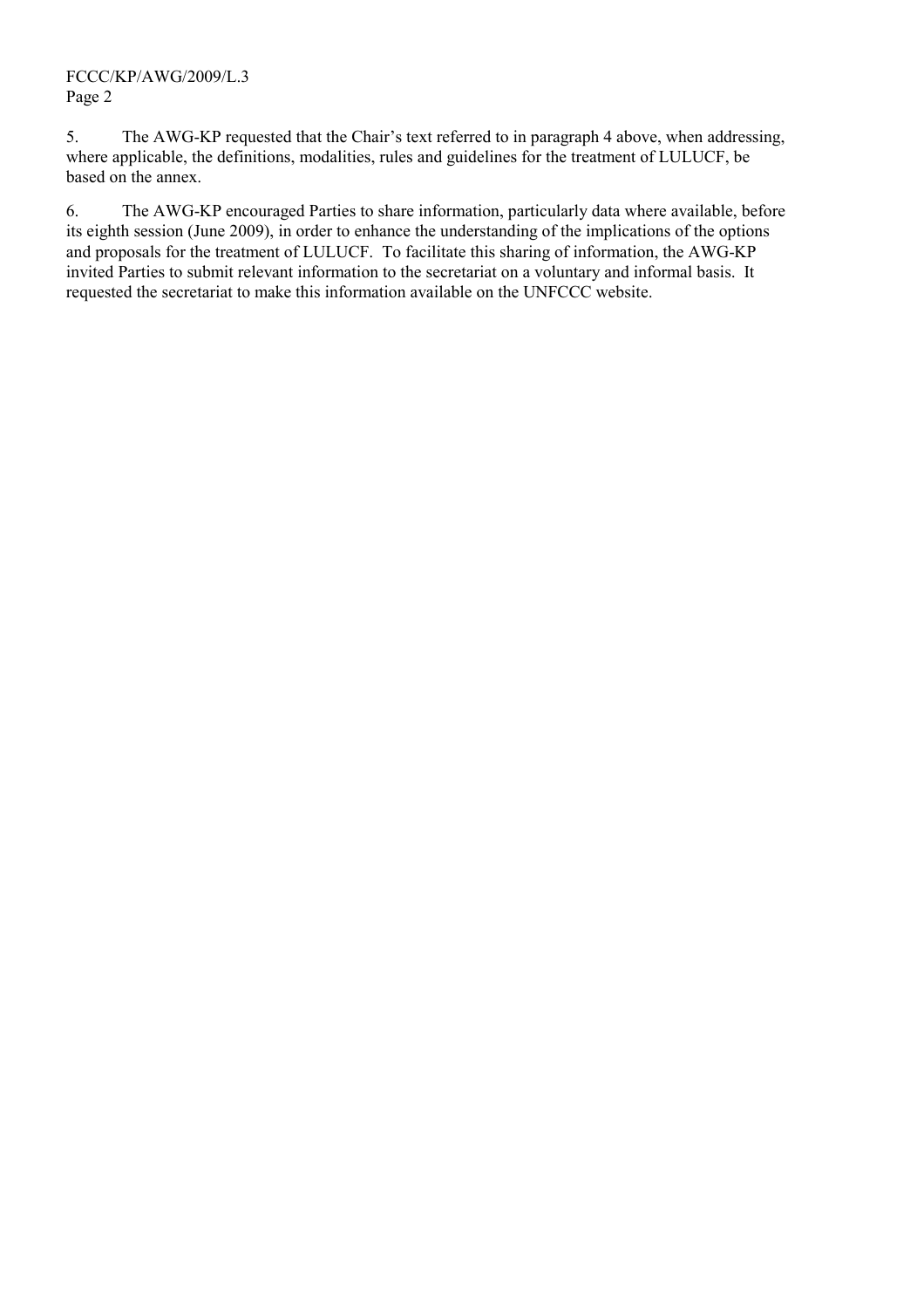#### Annex

[ENGLISH ONLY]

#### **Options and proposals on how to address definitions, modalities, rules and guidelines for the treatment of land use, land use change and forestry**

*Note: The proposals are at different level of development (from concrete textual proposals in bold to conceptual proposals in italics) for definitions, rules and modalities for LULUCF using the present text of decision 16/CMP.1 for option 1 of document FCCC/KP/AWG/2009/INF.1, and could be further elaborated based on the submissions by Parties and the views expressed at the seventh session of the AWG-KP.* 

*Option 2 remains an explicit option and is noted at the end of the document, and could be further elaborated based on the submissions by Parties and the views expressed at the seventh session of the AWG-KP.* 

# **Option 1**

#### **A. Definitions**

1. For land use, land-use change and forestry activities under Article 3, paragraphs 3 and 4, the following definitions shall apply:

- (a) "Forest" is a minimum area of land of  $0.05-1.0$  hectares with tree crown cover (or equivalent stocking level) of more than 10–30 per cent with trees with the potential to reach a minimum height of 2–5 metres at maturity *in situ*. A forest may consist either of closed forest formations where trees of various storeys and undergrowth cover a high proportion of the ground or open forest. Young natural stands and all plantations which have yet to reach a crown density of  $10-30$  per cent or tree height of  $2-5$  metres are included under forest, as are areas normally forming part of the forest area which are temporarily unstocked as a result of human intervention such as harvesting or natural causes but which are expected to revert to forest;
- (b) "Afforestation" is the direct human-induced conversion of land that has not been forested for a period of at least 50 years to forested land through planting, seeding and/or the human-induced promotion of natural seed sources;
- (c) "Reforestation" is the direct human-induced conversion of non-forested land to forested land through planting, seeding and/or the human-induced promotion of natural seed sources, on land that was forested but that has been converted to non-forested land. For the first commitment period, reforestation activities will be limited to reforestation occurring on those lands that did not contain forest on 31 December 1989;
- (d) "Deforestation" is the direct human-induced conversion of forested land to non-forested land;
- (e) "Revegetation" is a direct human-induced activity to increase carbon stocks on sites through the establishment of vegetation that covers a minimum area of 0.05 hectares and does not meet the definitions of afforestation and reforestation contained here;
- **[(e bis)** Option 1 (insert): "Devegetation" is a human-induced loss of carbon stocks of **vegetation that does not meet the definition of forests. It includes the loss of**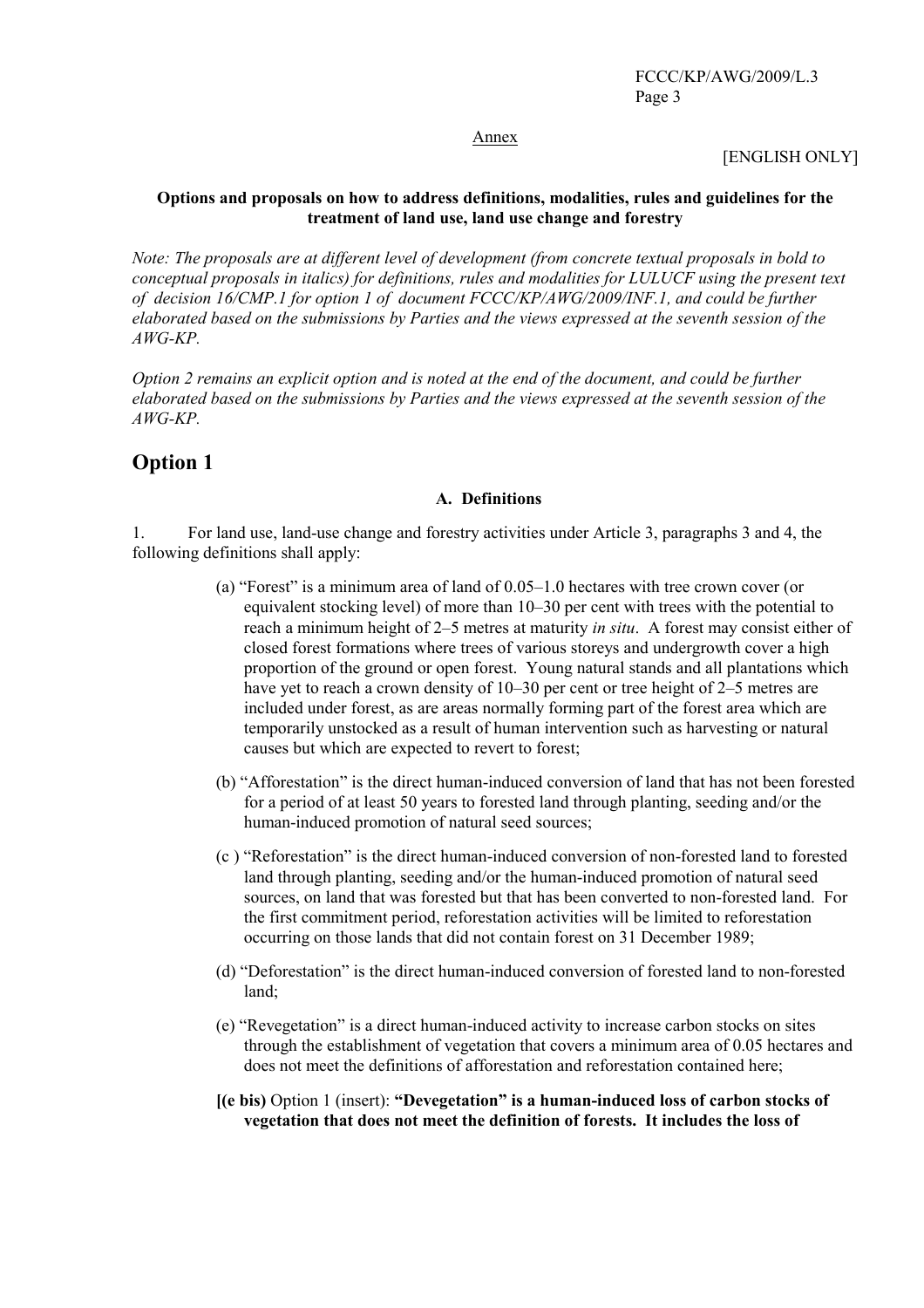**vegetation on land, whether covered by water or not, and shall includes areas of land or land covered by vegetation that is a minimum area of 0.05 hectares. Devegetation includes both living and non-living biomass and includes aboveground and below ground biomass, including,** *inter alia***, peat, swamp vgetation, shrubs, grasslands, sea grasses, mangroves, and sea weeds.** 

*<u>Option 2: (replace (e) above by) <b>Revegetation* is a direct human-induced activity to</u> **increase carbon stocks on sites through the establishment of vegetation that covers a minimum area of 0.05 hectares and does not meet the definitions of afforestation and reforestation above. If elected the activity includes accounting for direct human-induced activities that decreases carbon stocks on land which has been categorized as a revegetation area and does not met the definition of deforestation.]** 

- (f) "Forest management" is a system of practices for stewardship and use of forest land aimed at fulfilling relevant ecological (including biological diversity), economic and social functions of the forest in a sustainable manner. **[Human induced decrease in carbon stocks and/or increases in greenhouse gas emissions on forested land remaining forested land shall be included].**
- $(g)$  "Cropland management" is the system of practices on land on which agricultural crops are grown and on land that is set aside or temporarily not being used for crop production.
- $(h)$  "Grazing land management" is the system of practices on land used for livestock production aimed at manipulating the amount and type of vegetation and livestock produced.
- **[(h bis)** Option 1: "Wetland restoration" is a direct human-induced activity to reduce **emissions of greenhouse gases and thus limiting carbon stock degradation by restoring degraded wetlands. If elected the activity include emissions of greenhouse gases and reduction of carbon stocks resulting from human-induced drainage of wetlands.]**
- $[(h)$  fer) "Planted production forest" is a forest consisting of introduced species, which **as at 1990 met all the following criteria: one or two species at plantation, even age**  class, and regular spacing. The "planted production forest" shall have been **established by direct human-induced conversion of non-forest land to forest land by the planting and/or seeding provisions of an afforestation or reforestation activity;**
- **(h qua) "Equivalent forest" means an area of forest that will achieve at least the same carbon stock over the same period as would have occurred had the area of**  harvested "planted production forest" been re-established;
- **[(h quin) "Force majeure" means, for the purposes of this decision, an extraordinary event or circumstance that is beyond the control of Parties, and may include, wildfire, severe pest outbreak, flooding, landslide, volcano, earthquake, or severe wind storm.**
- **(h sex) ìTime outî is a period of time where accounting for land has been suspended as a result of a force majeure.**
- **(h sept) "Certified Sustainable Forest Management" is socially just and ecologically responsible management of forests that has been certified, and that such certification has been considered by SBSTA and subsequently approved by the**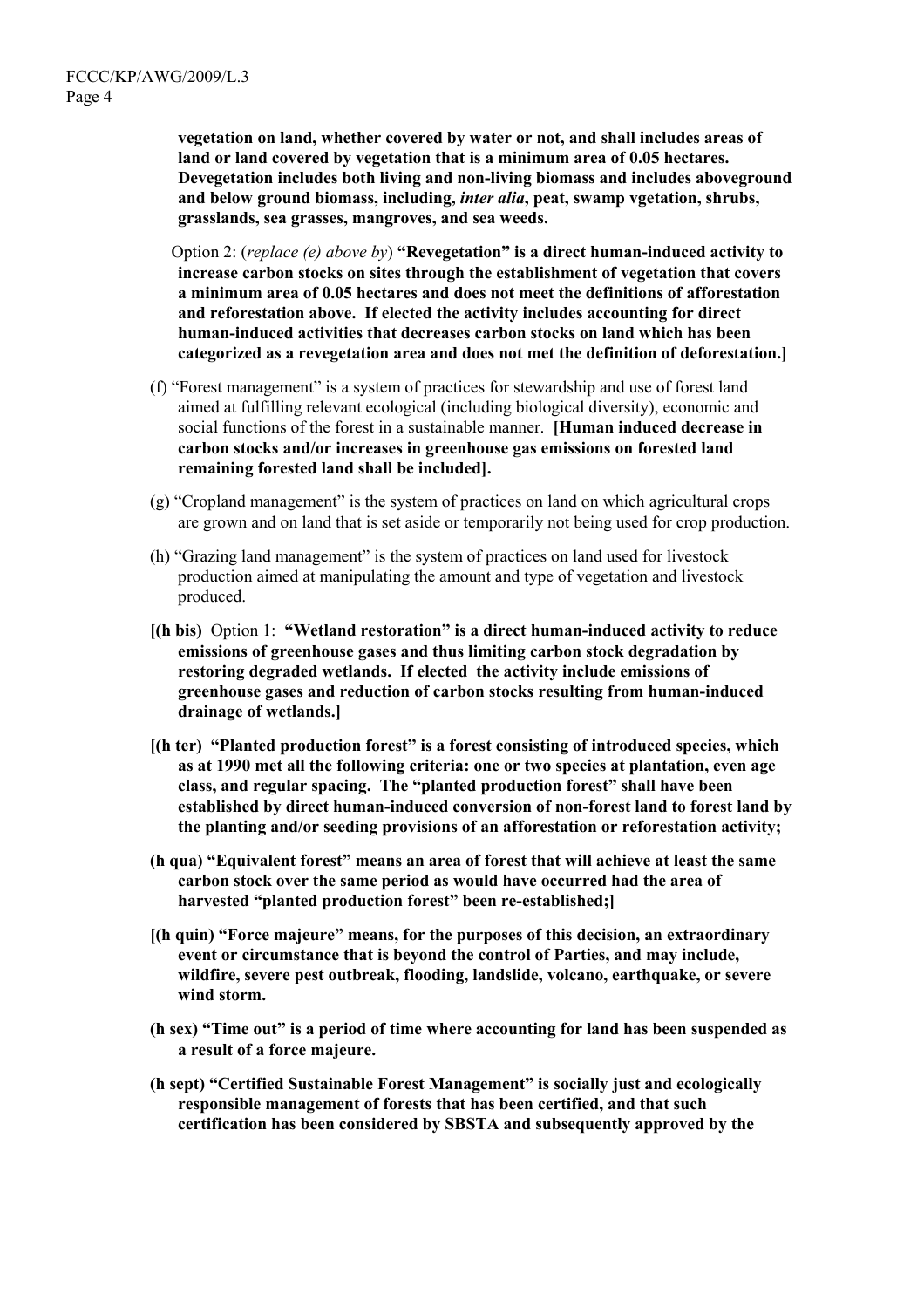**Conference of Parties serving as the meeting of Parties and is based on the criteria provided for in this Annex;** 

- **(h oct) ìHarvested wood productsî are carbon-based products derived from forests and include timber, wood, ply, chipboard, but does not include sawdust, cardboard, wood chips, paper or other short-lived wood based products. It does not include combustible products used as fuel, such as fuel wood or other fuel types such oils, hydrocarbons or alcohols derived from forest products.**
- (h nov) "Harvested wood product management" is the system of practices that result in **the short term or long term storage of carbon stocks in harvested wood products within the country of origin of forests where the wood products were grown;**
- (h dec) "Importing harvested wood products" is the system of practices associated with **importing harvested wood products from Non Annex I Parties;**
- **(h onc) "Non Annex I wood products" includes wood products originally grown in Parties not included in Annex I and shall include all carbon-based products derived from forests and shall include timber, wood, ply, chipboard, sawdust, cardboard, wood chips, paper. It shall include combustible products used as fuel, such as fuel wood or other fuel types such oils, hydrocarbons or alcohols derived from forest products.]**

## **B. Article 3, paragraph 3**

2. For the purposes of Article 3, paragraph 3, eligible activities are those direct human-induced afforestation, reforestation and/or deforestation activities that meet the requirements set forth in this annex and that started on or after 1 January 1990 and before 31 December of the last year of the commitment period.

3. For the purposes of determining the area of deforestation to come into the accounting system under Article 3, paragraph 3, each Party shall determine the forest area using the same spatial assessment unit as is used for the determination of afforestation and reforestation, but not larger than 1 hectare.

[3 bis In the case of "planted production forests" established before 1 January 1990 only, **conversion of forested land to non-forest land shall be considered harvesting, and shall not be**  considered deforestation, where an "equivalent forest" is established elsewhere on non-forest land that would have qualified for afforestation or reforestation. "Equivalent forest" shall not be **included in a Partyís assessment of emissions and removals from afforestation and reforestation**  activities and must be included in a Party's accounting of Forest Management under Article 3.4, if **elected**.]

4. [Option 1: For the **second** commitment period, debits<sup>1</sup> resulting from harvesting during the second commitment period following afforestation and reforestation since 1990 shall not be greater than credits<sup>2</sup> accounted for on that unit of land.

Option 2: For the **second** commitment period, debits **arising from a unit of land, that was subject to afforestation and reforestation since 1990 and has not since been harvested, shall not be greater than credits accounted for in total on that unit of land**.

Option 3: *delete the paragraph.*]

<sup>&</sup>lt;sup>1</sup> 'Debits': where emissions are larger than removals on a unit of land.

 $2$  'Credits': where removals are larger than emissions on a unit of land.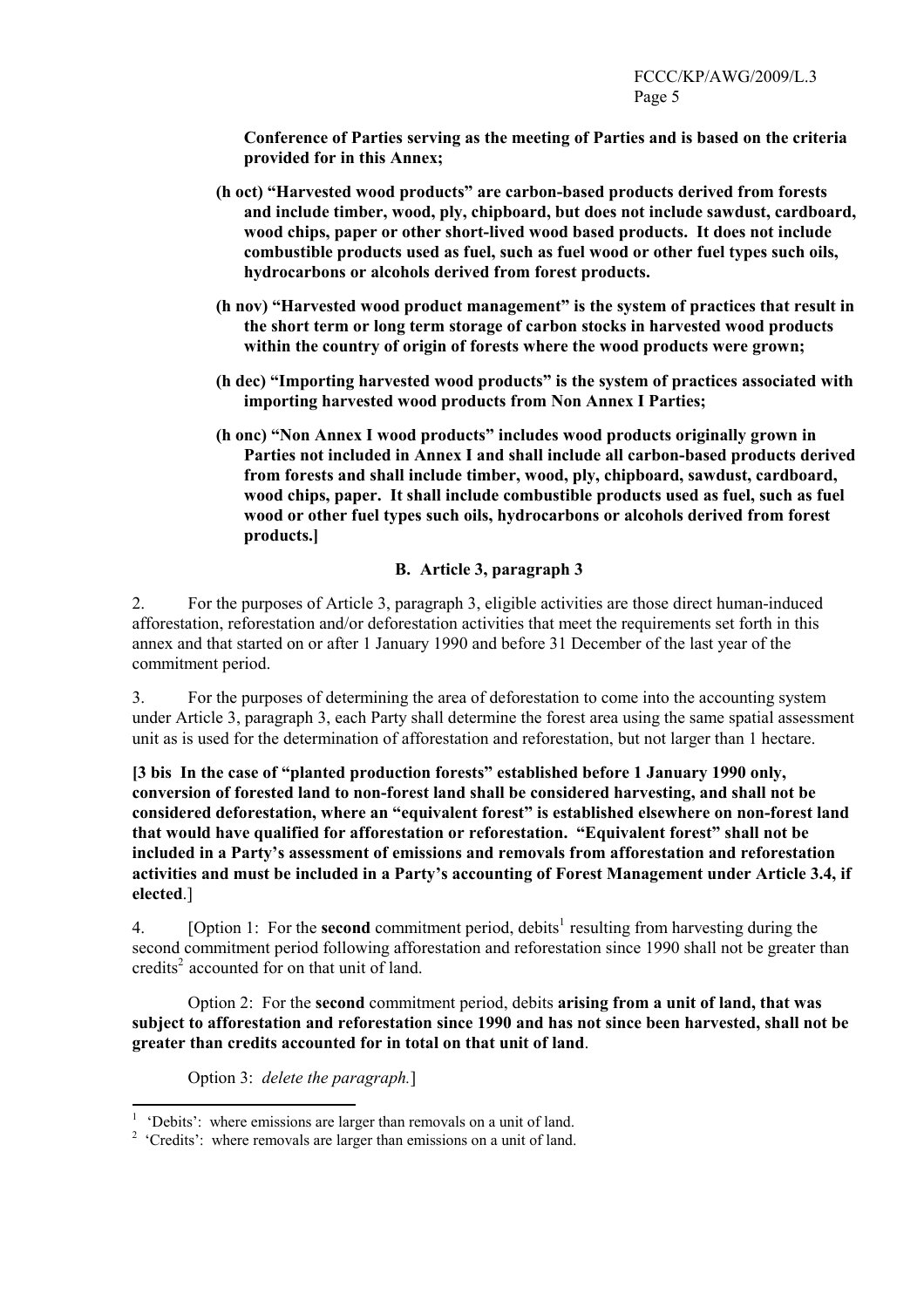5. Each Party included in Annex I shall report, in accordance with Article 7, on how harvesting or forest disturbance that is followed by the re-establishment of a forest is distinguished from deforestation. This information will be subject to review in accordance with Article 8.

# **C. Article 3, paragraph 4**

6. **[Prior to the start of the second commitment period]** a Party included in Annex I may choose to account for anthropogenic greenhouse gas emissions by sources and removals by sinks resulting from any or all of the following human-induced activities, other than afforestation, reforestation, deforestation, **[and any activity under Article 3, paragraph 4 elected in the first commitment period** *(Note: if rules change substantially this may need to be reconsidered)***]**: **[**revegetation **[devegetation]]**, forest management, cropland management, grazing land management, **[wetland restoration]**.

**[6 bis. All Parties included in Annex I shall account for anthropogenic greenhouse gas emissions by sources and removals by sinks resulting from the activity under Article 3, paragraph 4 forest management in the second commitment period.]** *(it implies deletion of forest management form paragraph 6 above)* 

7. A Party included in Annex I wishing to account for activities under Article 3, paragraph 4, shall identify, in its report to enable the establishment of its assigned amount pursuant to Article 3.7 and Article 3.8, the activities under Article 3, paragraph 4, which it elects to include in its accounting for the **second** commitment period. Upon election, a decision by a Party will be fixed for the **second**  commitment period.

8. During the **second** commitment period, a Party included in Annex I that selects any additional activity of the activities mentioned in paragraph 6 above **[, in addition to those already selected for the**  first commitment period, shall demonstrate that such activities have occurred since 1990 and are human-induced. A Party included in Annex I shall not account for emissions by sources and removals by sinks resulting from activities under Article 3, paragraph 4, if these are already accounted for under Article 3, paragraph 3.

9. For the **second** commitment period, accountable anthropogenic greenhouse gas emissions by sources and removals by sinks resulting from revegetation**[, devegetation]**, cropland management, grazing land management, **[wetland restoration]** under Article 3, paragraph 4, shall be equal to anthropogenic greenhouse gas emissions by sources and removals by sinks in the commitment period, less **[five][X]** times the anthropogenic greenhouse gas emissions by sources and removals by sinks resulting from these eligible activities in the base year of that Party, while avoiding double accounting.

**[9 bis. If a Party was a net sink in the base year for the elected activity of cropland management, grazing land management or revegetation, and it provides information that demonstrates that there is no net soil carbon stock change on land subject to the activity because the soil carbon has reached saturation, then the Party would report zero in its accounting. The Party would need to provide the information in their national inventory report. The information would be subject to expert review.]** 

10. **[**Option 1: For the **second** commitment period, a Party included in Annex I that incurs a net source of emissions under the provisions of Article 3, paragraph 3, may account for anthropogenic greenhouse gas emissions by sources and removals by sinks in areas under forest management under Article 3, paragraph 4, up to a level that is equal to the net source of emissions under the provisions of Article 3.3, but not greater than 9.0 megatons of carbon times five, if the total anthropogenic greenhouse gas emissions by sources and removals by sinks in the managed forest since 1990 is equal to, or larger than, the net source of emissions incurred under Article 3, paragraph 3.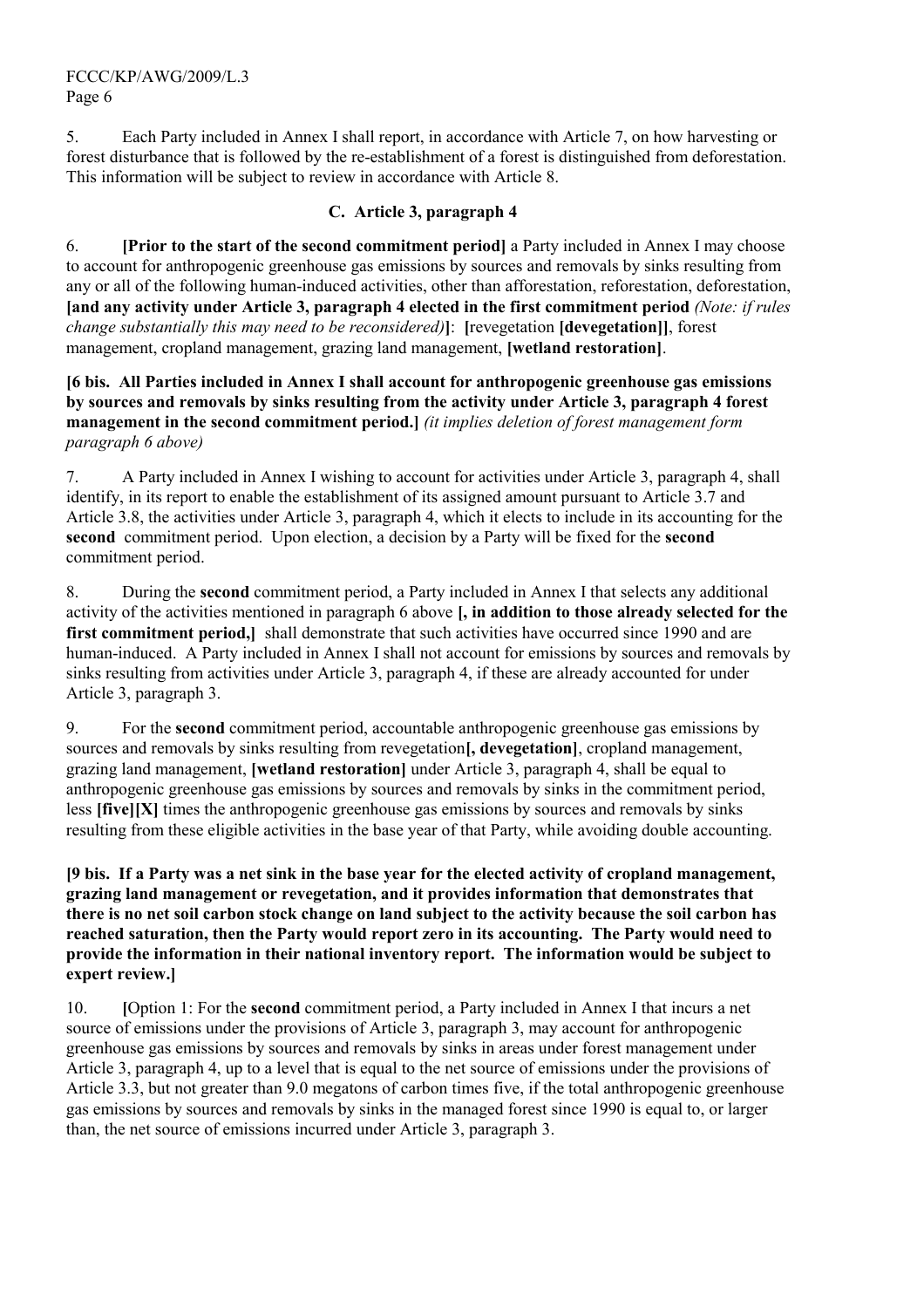## Option 2: *delete the paragraph***]**

11. For the **second** commitment period **[**only**]**, additions to and subtractions from the assigned amount of a Party<sup>3</sup> resulting from forest management under Article 3, paragraph 4, [after the application of paragraph 10 above**]** and resulting from forest management project activities undertaken under Article 6, shall:

**[Option 1:** not exceed the value inscribed in the appendix<sup>[4</sup>] below, times [five][**x**].

#### Option 2: **be subject to the application of a [Y] discount factor [as inscribed in the appendix below].**

Option 3:**be subject to the application of a bar as inscribed in the appendix below.** *The bar could be established considering:* 

- *(a) Agreed levels could be set by using the average removals or emissions from forest management for agreed historical base year or period. Otherwise countries could propose an alternative removals or emissions level in the submission mentioned below and provide relevant elements in support.*
- *(b) An alternative level could apply where national circumstances, particularly the legacy effects of age structure, lead to a declining sink in projected emissions even if the presence of sustainable forest management.*
- *(c) Continuity of the provision for accounting in the first commitment period.*

Option 4: *Accounting for forest Management using a forward looking Baseline. The elements that would need to be reflected in a legal text to implement the proposal are the following:* 

- *(a) Accounting for forest management is defined as being based on estimated forest management emissions and removals in the commitment period less the forest management reference level emissions and removals for the commitment period (the forward-looking business-as-usual baseline).*
- *(b) A Party that has elected to account for forest management would determine the forest management reference level emissions and removals considering current forest inventory information, actions already taken to reduce emissions and increase removals, historical data and forest management activities, business-as-usual forest management plans, and the relationship between historical and planned activity. The IPCC could be asked to provide guidance in relation to methodological issues for establishment of the reference level.*
- *(c) The Party would report a description and justification of the reference level and the information used to establish it. The reference level and the information would be*

<sup>&</sup>lt;sup>3</sup> In accordance with decision  $-CMP.1$  *(Modalities for the accounting of assigned amounts)*.

**<sup>[</sup>**In arriving at the values in the appendix below, the Conference of the Parties was guided by the application of an 85 per cent discount factor to account for the removals identified in paragraph 1(h) of decision -/CMP.1 *(Land use, land-use change and forestry)* and a 3 per cent cap on forest management, using a combination of data provided by Parties and by the Food and Agriculture Organization (FAO). Consideration was also given to national circumstances (including the degree of effort needed to meet Kyoto commitments and the forest management measures implemented). The accounting framework established in this paragraph shall not be construed as establishing any precedent for the second and subsequent commitment periods**]**.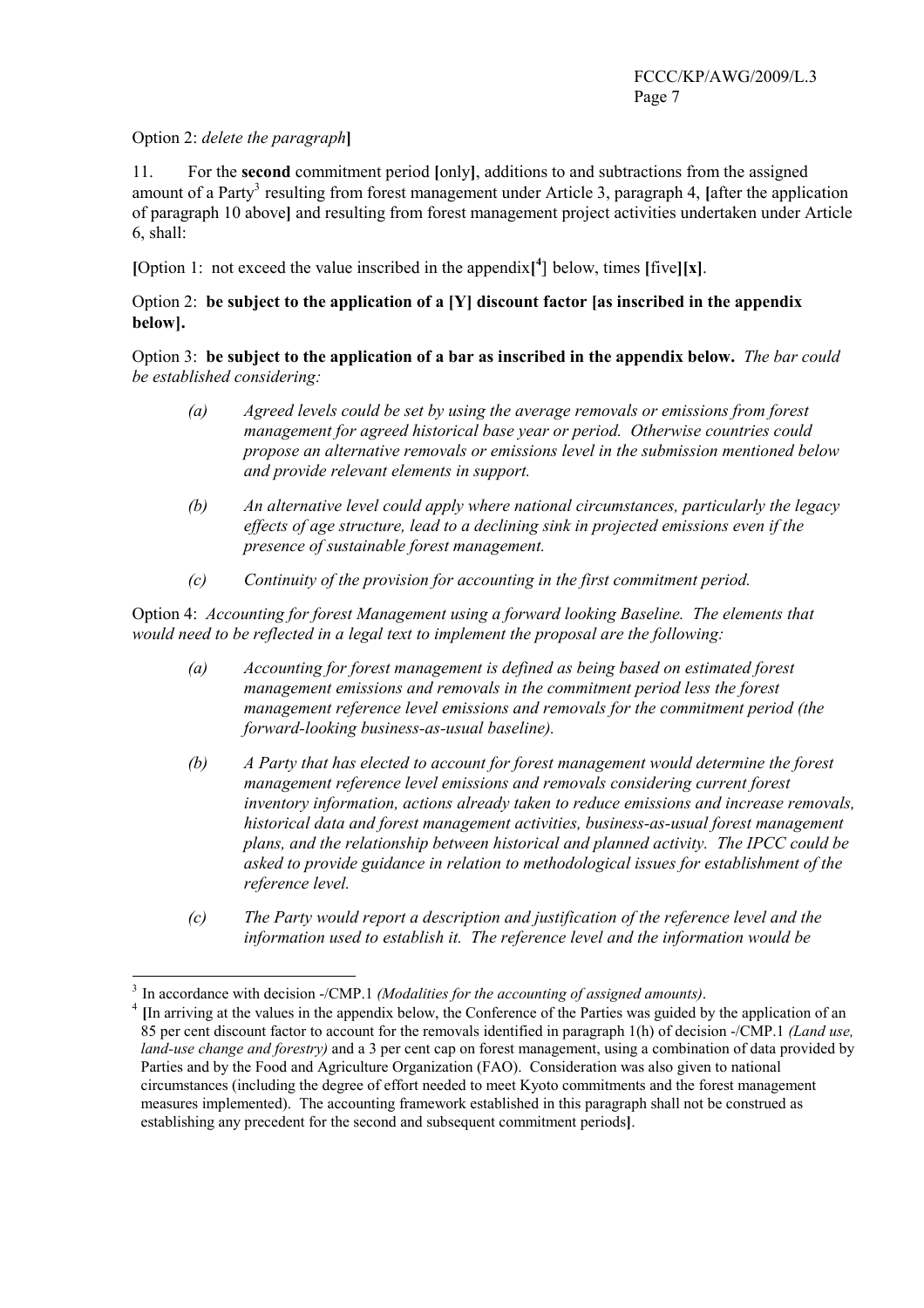*subject to expert review. The mechanism and timing of the reporting and review, which would be prior to 2013, would need to be established.* 

- *(d) A Party could decide to exclude emissions and subsequent removals resulting from natural disturbance events from its estimate of forest management emissions and removals in the commitment period.*
- *(e) A Party that decided to exclude the emissions and removals resulting from natural disturbances would need to provide information on the natural disturbances in its national inventory report. This would include a demonstration that the natural disturbance events and the associated emissions and removals are non-anthropogenic and not direct human-induced. The information provided would be subject to review***]**

*Note: The appendix to decision 16/CMP.1 would be revised/deleted in accordance with the provisions above for the accounting of forest management under Article 3.4* 

12. **[**A Party may request the Conference of the Parties to reconsider its numerical values as contained in paragraph 10 and in the appendix to paragraph 11, with a view to the Conference of the Parties recommending a decision for adoption to the Conference of the Parties serving as the meeting of the Parties to the Kyoto Protocol, no later than 2 years prior to the beginning of the first commitment period. Such a reconsideration shall be based upon country-specific data and the elements of guidance and consideration in footnote 5 to paragraph 11. These shall be submitted and reviewed in accordance with relevant decisions related to Articles 5, 7 and 8 of the Kyoto Protocol, and in accordance with the *Revised 1996 Intergovernmental Panel on Climate Change Guidelines for National Greenhouse Gas Inventories*, any future elaboration of these guidelines, or parts of them, and any good practice guidance on land use, land-use change and forestry in accordance with the relevant decisions of the Conference of the Parties.**]***(consider deletion, due to specific need for the first commitment period)* 

## **D. Article 12**

*Note: Further discussion on how to address non-permanence is need. Proposals under consideration are reflected in FCCC/KP/AWG/2009/INF.2.* 

13. The eligibility of land use, land use change and forestry project activities under Article 12 is

**[**Option 1: limited to afforestation and reforestation.

Option 2: *Expand the list of activities (to be decided after)***]** 

**13 bis. [For afforestation and reforestation project activities to be eligible under Article 12 the land must be non forested in 1990 and remain non forested until the start of the second commitment period. Land that did not contain forest on 31 December 1989 and which has subsequently been allowed to revegetate or reforest prior to the start of the second commitment period and subsequently devegetated or deforested prior to the second commitment period shall not be eligible under Article 12.]** 

#### **13 ter Land that was natural grassland or shrubland in 1990 shall not be eligible under Article 12.]**

14. For the **second** commitment period, the total of additions to a Partyís assigned amount resulting from eligible land use, land-use change and forestry project activities under Article 12 shall not exceed one per cent of base year emissions of that Party, times **[**five**][X]**.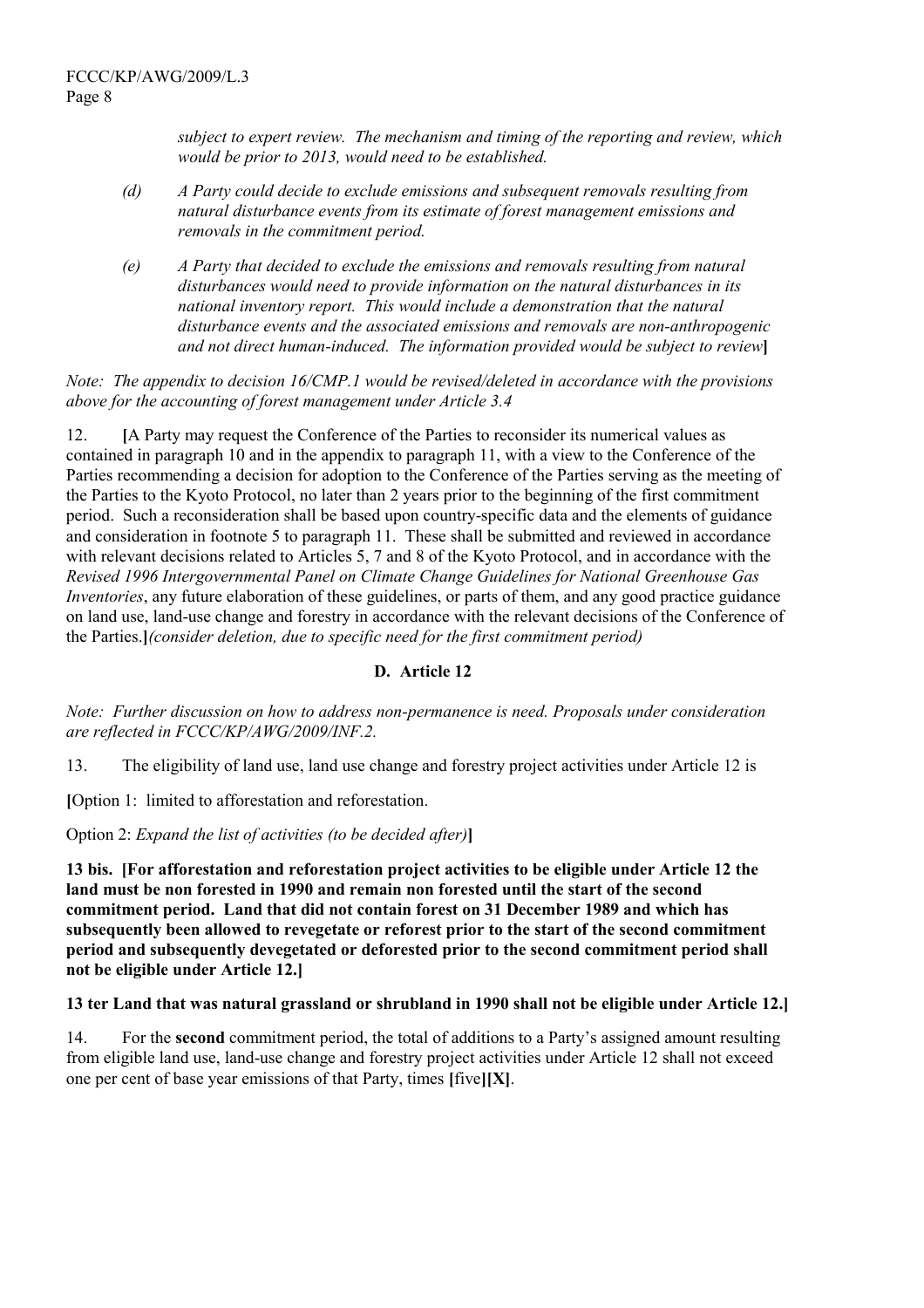15. **[**The treatment of land use, land-use change and forestry project activities under Article 12 in future commitment periods shall be decided as part of the negotiations on the **third** commitment period.**]**  *(this paragraph could be further amended, proposal for 15 bis is related)*

### **[15 bis Accounting for afforestation and reforestation project activities under Article 12 as described in decision 19/CP.9 shall apply,** *mutatis mutandis***, for the second and subsequent commitment periods.]**

## **E. General**

16. Each Party included in Annex I shall, for the purposes of applying the definition of "forest" as contained in paragraph 1(a) above, select a single minimum tree crown cover value between 10 and 30 per cent, a single minimum land area value between 0.05 and 1 hectare and a single minimum tree height value between 2 and 5 metres. The selection of a Party shall be fixed for the duration of the **second** commitment period. The selection shall be included as an integral part of its report to enable the calculation of its assigned amount pursuant to Article 3, paragraphs 7 and 8 in accordance with decision **19/CP.7**, and shall include the values for tree crown cover, tree height and the minimum land area. Each Party shall justify in its reporting that such values are consistent with the information that has historically been reported to the Food and Agriculture Organization of the United Nations or other international bodies, and if they differ, explain why and how such values were chosen.

17. For the **second** commitment period, and subject to other provisions in this annex, the additions to and subtractions from the assigned amount of a Party pursuant to Article 3, paragraphs 7 and 8 shall be equal to anthropogenic greenhouse gas emissions by sources and removals by sinks measured as verifiable changes in carbon stocks, and non-carbon dioxide greenhouse gas emissions during the period **[1 January 2013 to] [31 December [YY]]** resulting from afforestation, reforestation and deforestation under Article 3.3 and forest management under Article 3, paragraph 4, that have taken place since 1 January 1990. Where the result of this calculation is a net sink of greenhouse gases, this value shall be added to the assigned amount of that Party. Where the result of this calculation is a net source of greenhouse gas emissions, this value shall be subtracted from the assigned amount of that Party.

18. Accounting of anthropogenic greenhouse gas emissions by sources and removals by sinks resulting from land use, land-use change and forestry activities under Article 3, paragraphs 3 and 4, shall begin with the onset of the activity or the beginning of the commitment period, whichever comes later.

19. Once land is accounted for under Article 3, paragraphs 3 and 4, all anthropogenic greenhouse gas emissions by sources from and removals by sinks on this land must be accounted for throughout subsequent and contiguous commitment periods.

20. National inventory systems under Article 5.1 shall ensure that **[information on the]** areas of land subject to land use, land-use change and forestry activities under Article 3, paragraphs 3 and 4 **[**are identifiable, and information about these areas**]** should be provided by each Party included in Annex I in their national inventories in accordance with Article 7. Such information will be reviewed in accordance with Article 8

21. Each Party included in Annex I shall account for all changes in the following carbon pools: above-ground biomass, below-ground biomass, litter, dead wood, and soil organic carbon. A Party may choose not to account for a given pool in a commitment period, if transparent and verifiable information is provided that the pool is not a source.

*With regards to adjusting for natural disturbances*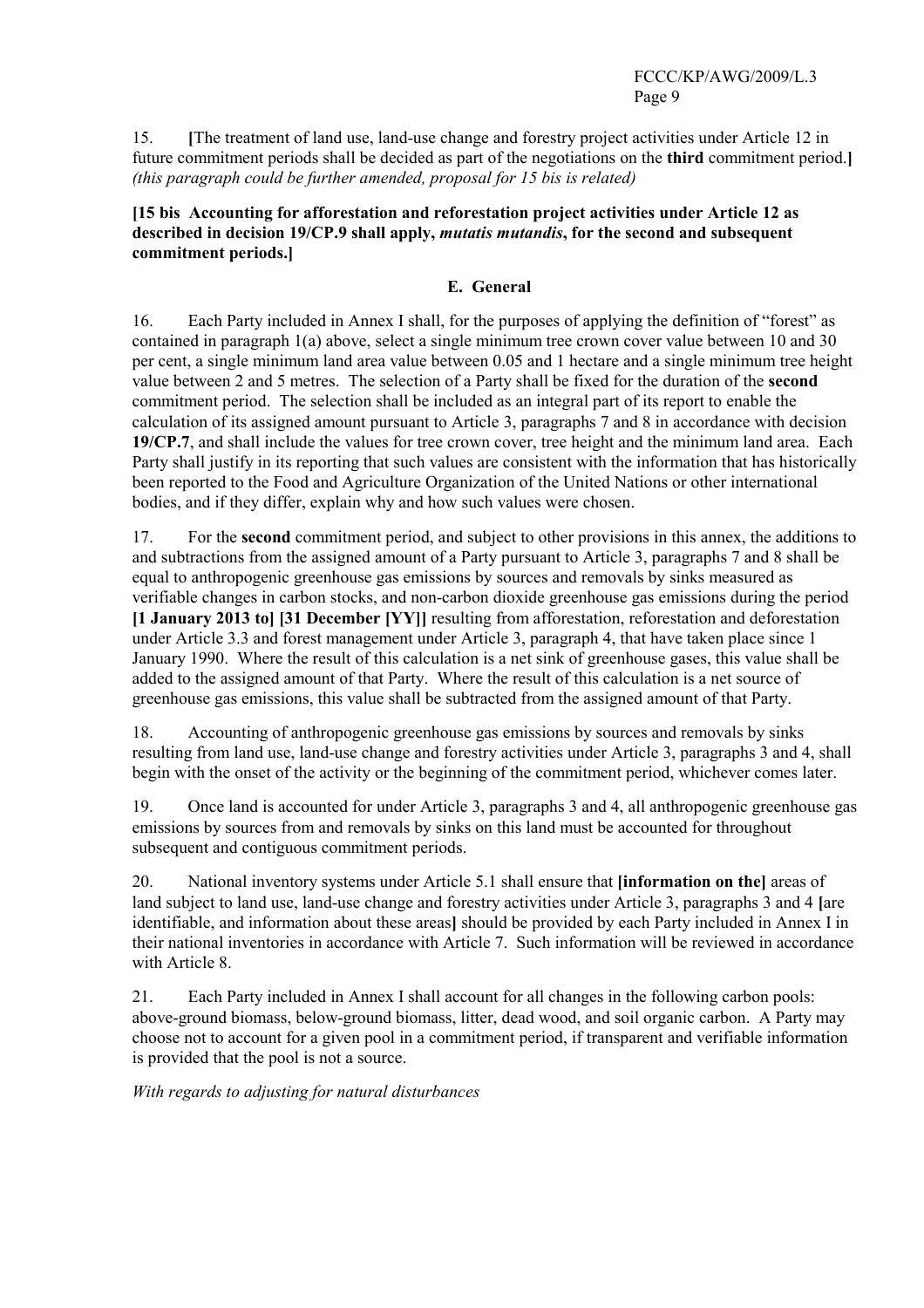**21 bis [**Option 1: *Removing natural disturbance impacts is optional, the information that needs to be provided about natural disturbance events, and the need for information demonstrating that the emissions and removals are non-anthropogenic and not direct human-induced. The following issues [could be][should be] considered in developing further the modalities:* 

- *i) A Party would have the option of excluding the impact of natural disturbances from its accounting. Text would be needed on how emissions and subsequent removals resulting from natural disturbances would be removed from the accounting.*
- *ii) Principles will be needed to guide Parties in reporting on emissions and subsequent removals resulting from natural disturbance events on Article 3.3 or Article 3.4 lands. This may include provision of information on the natural disturbances in its national inventory report including a demonstration that the natural disturbance events and the associated emissions and removals are non-anthropogenic and not direct human-induced. This may include, inter alia:* 
	- *a. Information that identifies the location, cause and scale of impact of the natural disturbance events.*
	- *b. Information that demonstrates that no land-use change has followed the natural disturbance events.*
	- *c. Information on the emissions and removals that would be excluded.*
	- *d. Information that demonstrates that the excluded emissions and removals are nonanthropogenic.*
	- *e. Information on the carbon stocks prior to the natural disturbance events*
	- *f. Information on the monitoring and the recovery of the carbon stocks following the natural disturbance event..*
- *iii) The information provided would be subject to review. Guidance would need to be provided to support the review process.*
- *iv) Partyís may consider formulating a request to the IPCC to assist in defining methodological approaches related to how natural disturbance emissions and removals are excluded, and related to demonstrating that the natural disturbance events and the associated emissions and removals are non-anthropogenic and not direct human-induced. This would include methodological approaches already tabled.*

Option 2: **A Party included in Annex I may choose to carry-over to the next commitment period(s) the non-anthropogenic emissions resulting form natural disturbances.** 

Option 3: **A Party included in Annex I that has elected to account for any or all elected activities**  under Article 3, paragraph 4 and which has suffered a 'force majeure' during the second **commitment period or subsequent commitment periods, may seek approval from the Conference of Parties serving as the meeting of Parties to seek a time out and hence eliminate such land from the accounting system for a period of time until the carbon stocks on the explicitly geo-referenced**  land are returned to the state prior to the 'force majeure'.

**(bis) In making a decision whether to approve a time out for a Party, the Conference of Parties serving as the meeting of the Parties shall take into consideration the following aspects: whether**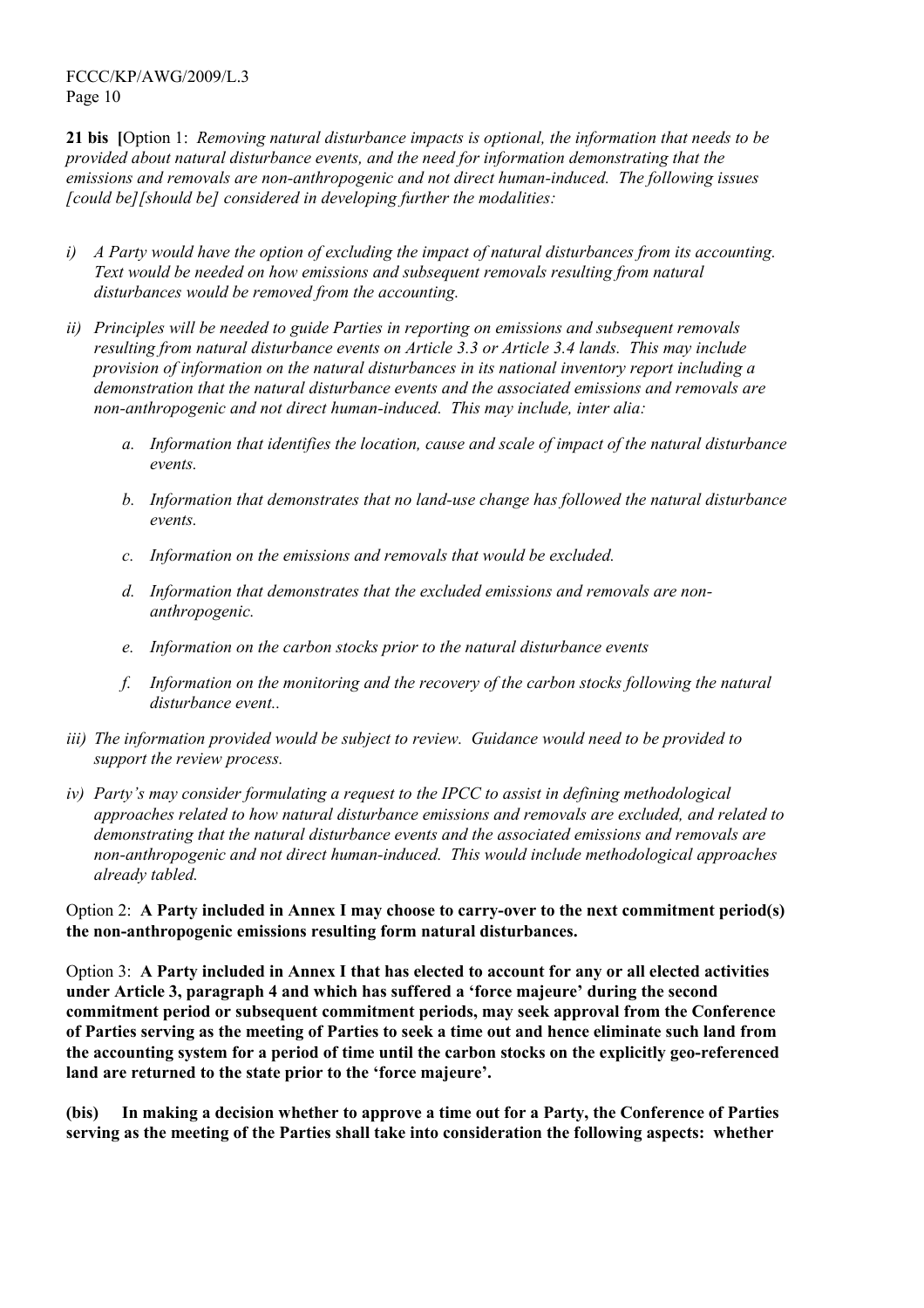**the force majeure fits the definition as prescribed in this decision; how the ëforce majeureí was not human induced; whether the Party can provide verifiable geo-referenced information on the land subject to the force majeure; whether the Party can provide a verifiable estimate of the carbon stocks on the affected land immediately prior to the force majeure; whether the Party has provided an estimate of the time for the time out; and whether the Party is able to maintain an ongoing inventory and assessment of the recovery of carbon stocks until the end of the time out period.** 

**(ter) Once land has been timed out it shall continue to be reported and accounted for during and beyond the second commitment period until such time as the land has recovered the carbon stocks**  to the state prior to the '*force majeure'*.]

#### *With regards to harvested wood products*

**21 ter. [**Option 1: **Carbon removed in wood and other biomass from forests accounted for under the Kyoto Protocol under articles 3, 6 and 12, shall be accounted for on the basis of default instantaneous oxidation or on the basis of estimates as to when emissions occur provided verifiable data is available. Such carbon, including carbon in exported wood, may be transferred to a harvested wood products pool to be accounted for by the Party producing the wood.** 

Option 2: **A Party included in Annex I shall account for importing of harvested wood products that have originated from a non Annex I Party in a manner prescribed in paragraphs below.** 

**(bis) A Party included in Annex I may chose to account for the use harvested wood products for harvested wood products derived from forests subject to reforestation activities since 1 January 1990 in the country of that Party and which have subsequently been subject to forest biomass decline activities during the commitment period.** 

**(ter) A Party included in Annex I may also chose to account for the use of harvested wood products for such products derived from elected forest management activities if so elected in the first commitment period or elected forest management activities in the second commitment period.** 

**(qua) Notwithstanding the provisions included in paragraph x below, imported harvested wood products from another country shall not enter the accounting system.** 

**(quin) The calculation of carbon stock changes for the purposes of accounting for harvested wood products, if so elected, on land that is to be accounted for under either, reforested land or elected forest management land shall be based on the total increment of carbon stock growth in the eligible forest minus any changes in soil carbon,** *minus* **carbon stocks left over from timber harvest activities,** *minus* **carbon stocks from any wood residues from wood mills** *minus* **carbon stocks from wood products used for the purposes of paper, wood chips or other short-lived wood products,**  *minus* **a carbon release estimate of harvested wood products produced and then destroyed during the commitment period** *times* **a conversion factor from carbon to carbon dioxide equivalent.** 

**(sex) Harvested wood products derived from deforestation shall be accounted for on the basis that all carbon biomass deforested is considered to have oxidized in the year when the deforestation took place and shall been accounted for as an emission. All other biomass emissions, such as loss of soil carbon, human induced fires etc., associated with the deforestation activity, shall be accounted for as an emission.**